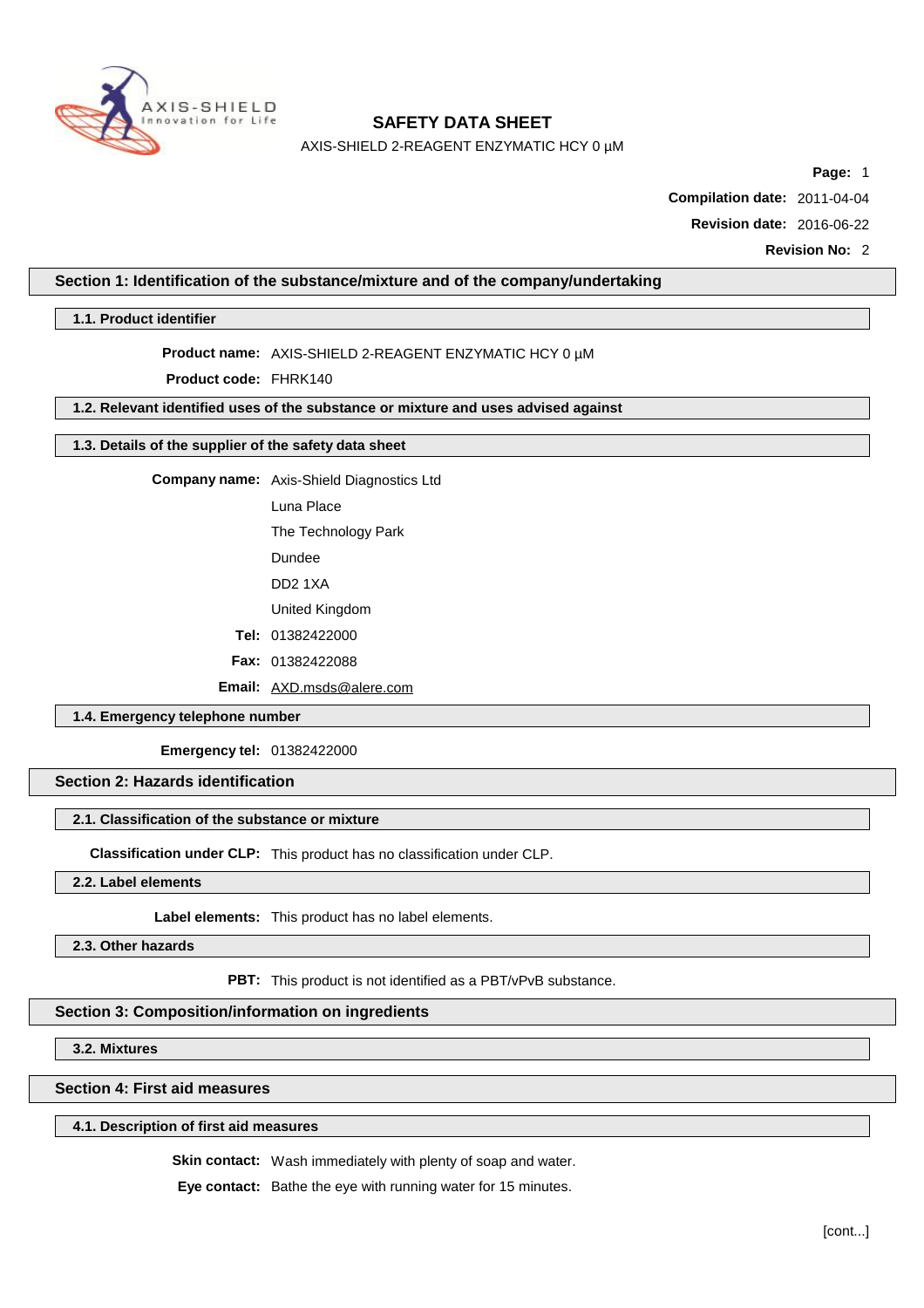## AXIS-SHIELD 2-REAGENT ENZYMATIC HCY 0 µM

**Page:** 2

**Ingestion:** Wash out mouth with water.

**Inhalation:** Consult a doctor.

## **4.2. Most important symptoms and effects, both acute and delayed**

**Skin contact:** There may be mild irritation at the site of contact.

**Eye contact:** There may be irritation and redness.

**Ingestion:** There may be irritation of the throat.

**Inhalation:** No symptoms.

**Delayed / immediate effects:** Not applicable.

**4.3. Indication of any immediate medical attention and special treatment needed**

**Immediate / special treatment:** \* Not applicable.

**Section 5: Fire-fighting measures**

**5.1. Extinguishing media**

**Extinguishing media:** Suitable extinguishing media for the surrounding fire should be used. Use water spray

to cool containers.

## **5.2. Special hazards arising from the substance or mixture**

**Exposure hazards:** In combustion emits toxic fumes.

#### **5.3. Advice for fire-fighters**

**Advice for fire-fighters:** Wear self-contained breathing apparatus. Wear protective clothing to prevent contact

with skin and eyes.

## **Section 6: Accidental release measures**

#### **6.1. Personal precautions, protective equipment and emergency procedures**

**Personal precautions:** Refer to section 8 of SDS for personal protection details. Turn leaking containers leak-

side up to prevent the escape of liquid.

## **6.2. Environmental precautions**

**Environmental precautions:** Do not discharge into drains or rivers. Contain the spillage using bunding.

# **6.3. Methods and material for containment and cleaning up**

**Clean-up procedures:** Absorb into dry earth or sand. Transfer to a closable, labelled salvage container for

disposal by an appropriate method.

**6.4. Reference to other sections**

**Reference to other sections:** Refer to section 8 of SDS.

#### **Section 7: Handling and storage**

#### **7.1. Precautions for safe handling**

**Handling requirements:** Not applicable.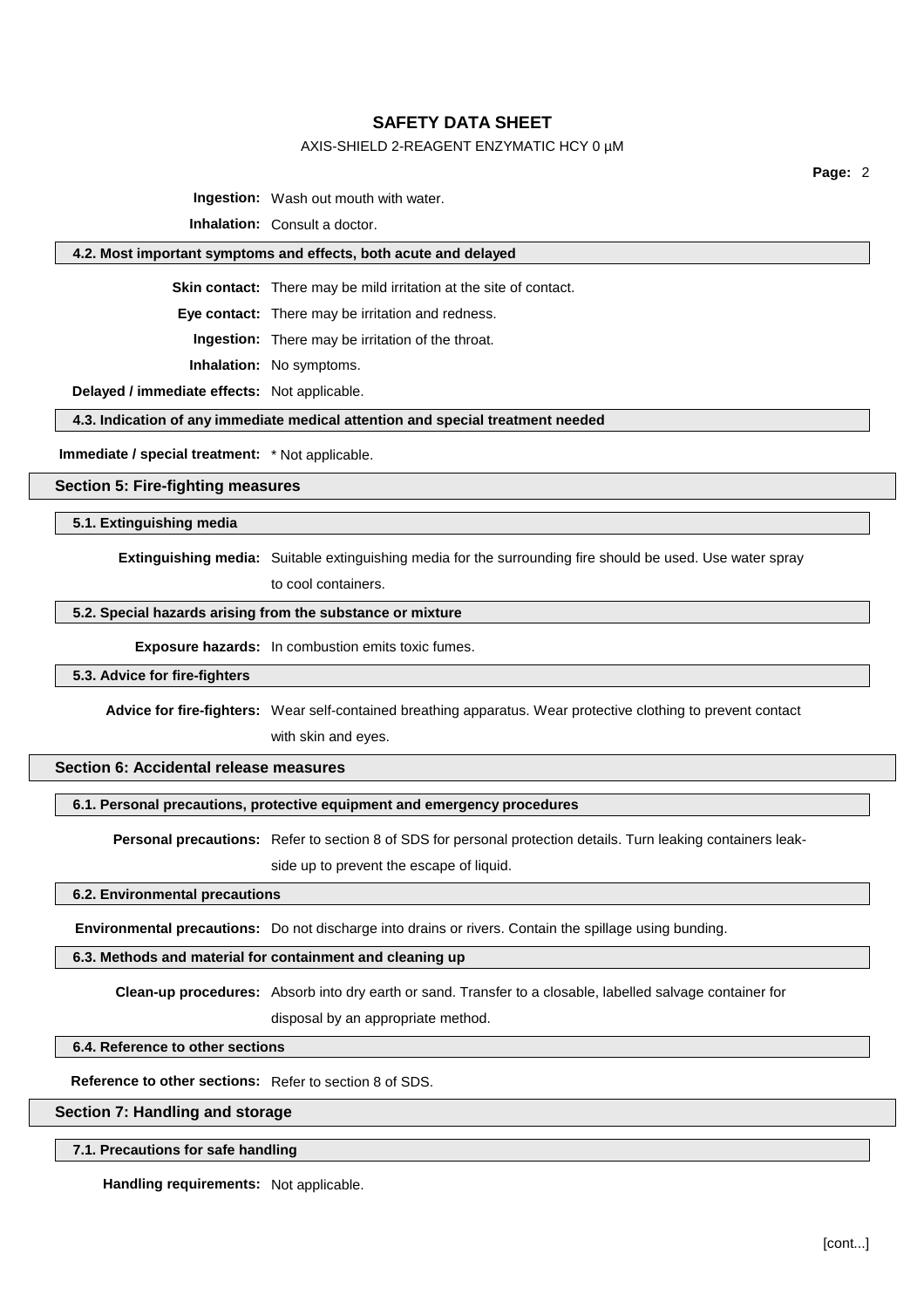## AXIS-SHIELD 2-REAGENT ENZYMATIC HCY 0 µM

**Page:** 3

#### **7.2. Conditions for safe storage, including any incompatibilities**

**Storage conditions:** 2-8°C. Keep container tightly closed.

**Suitable packaging:** Must only be kept in original packaging.

#### **7.3. Specific end use(s)**

**Specific end use(s):** No data available.

## **Section 8: Exposure controls/personal protection**

## **8.1. Control parameters**

**Workplace exposure limits:** No data available.

#### **DNEL/PNEC Values**

**DNEL / PNEC** No data available.

## **8.2. Exposure controls**

**Engineering measures:** Not applicable.

**Respiratory protection:** Respiratory protection not required.

**Hand protection:** Protective gloves.

**Eye protection:** Safety glasses. Ensure eye bath is to hand.

**Skin protection:** Protective clothing.

**Environmental:** Not applicable.

## **Section 9: Physical and chemical properties**

**9.1. Information on basic physical and chemical properties**

| State: | Liquid |
|--------|--------|
|--------|--------|

**Colour:** Colourless **Odour:** Odourless

**Relative density:** 0.996 **pH:** Approx. 2.4

**9.2. Other information**

**Other information:** No data available.

## **Section 10: Stability and reactivity**

**10.1. Reactivity**

**Reactivity:** \* Stable under recommended transport or storage conditions.

**10.2. Chemical stability**

**Chemical stability:** Stable under normal conditions.

# **10.3. Possibility of hazardous reactions**

**Hazardous reactions:** \* Hazardous reactions will not occur under normal transport or storage conditions.

Decomposition may occur on exposure to conditions or materials listed below.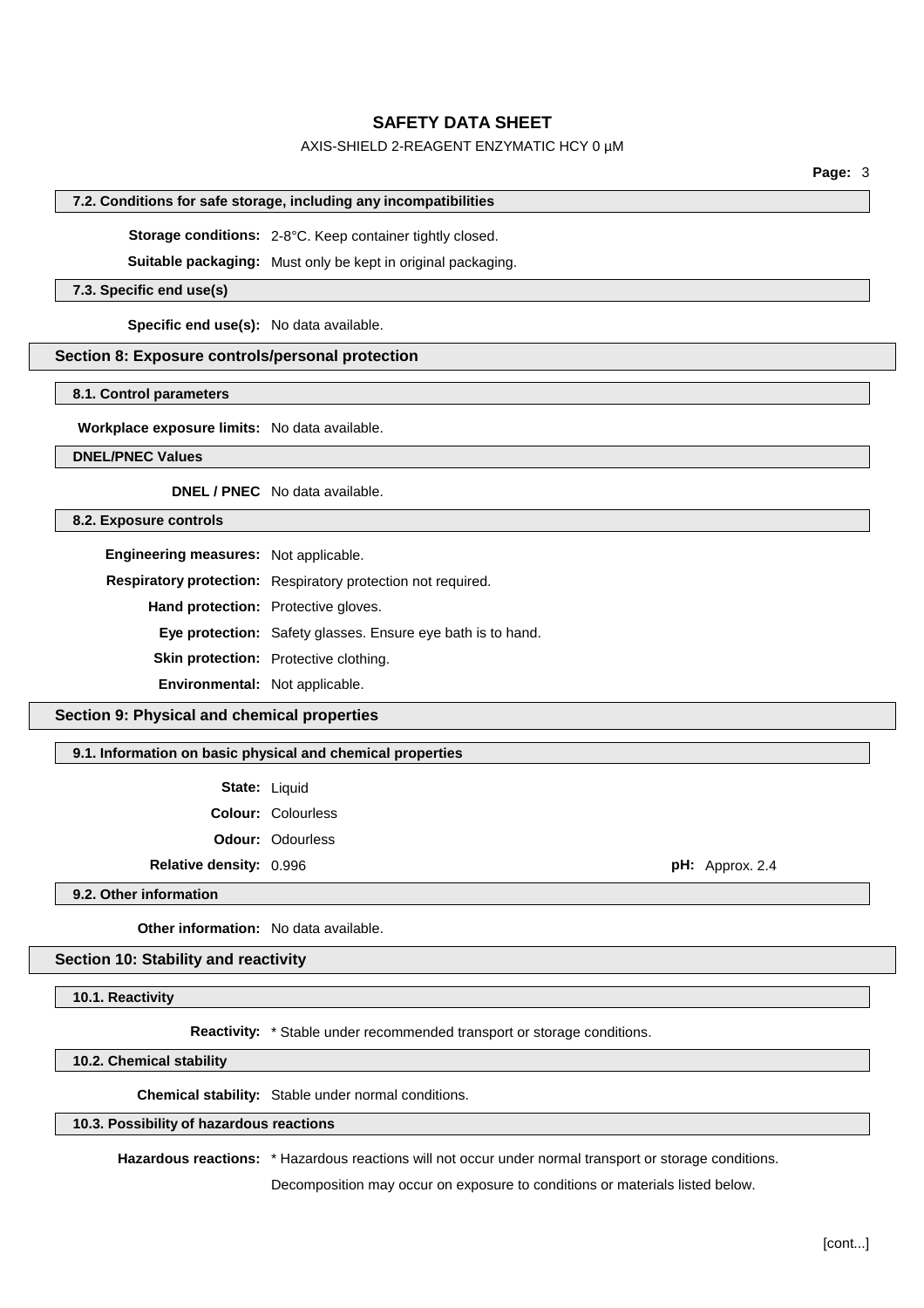## AXIS-SHIELD 2-REAGENT ENZYMATIC HCY 0 µM

**Page:** 4

### **10.4. Conditions to avoid**

**Conditions to avoid:** Heat.

### **10.5. Incompatible materials**

**Materials to avoid:** Strong oxidising agents. Strong acids.

## **10.6. Hazardous decomposition products**

**Haz. decomp. products:** In combustion emits toxic fumes.

#### **Section 11: Toxicological information**

**11.1. Information on toxicological effects**

**Toxicity values:** No data available.

## **Symptoms / routes of exposure**

**Skin contact:** There may be mild irritation at the site of contact.

**Eye contact:** There may be irritation and redness.

**Ingestion:** There may be irritation of the throat.

**Inhalation:** No symptoms.

**Delayed / immediate effects:** Not applicable.

**Other information:** Not applicable.

## **Section 12: Ecological information**

**12.1. Toxicity**

**Ecotoxicity values:** No data available.

## **12.2. Persistence and degradability**

# **Persistence and degradability:** No data available.

**12.3. Bioaccumulative potential**

**Bioaccumulative potential:** No data available.

**12.4. Mobility in soil**

**Mobility:** Readily absorbed into soil.

# **12.5. Results of PBT and vPvB assessment**

**PBT identification:** This product is not identified as a PBT/vPvB substance.

**12.6. Other adverse effects**

**Other adverse effects:** No data available.

#### **Section 13: Disposal considerations**

## **13.1. Waste treatment methods**

**Disposal operations:** Transfer to a suitable container and arrange for collection by specialised disposal

company.